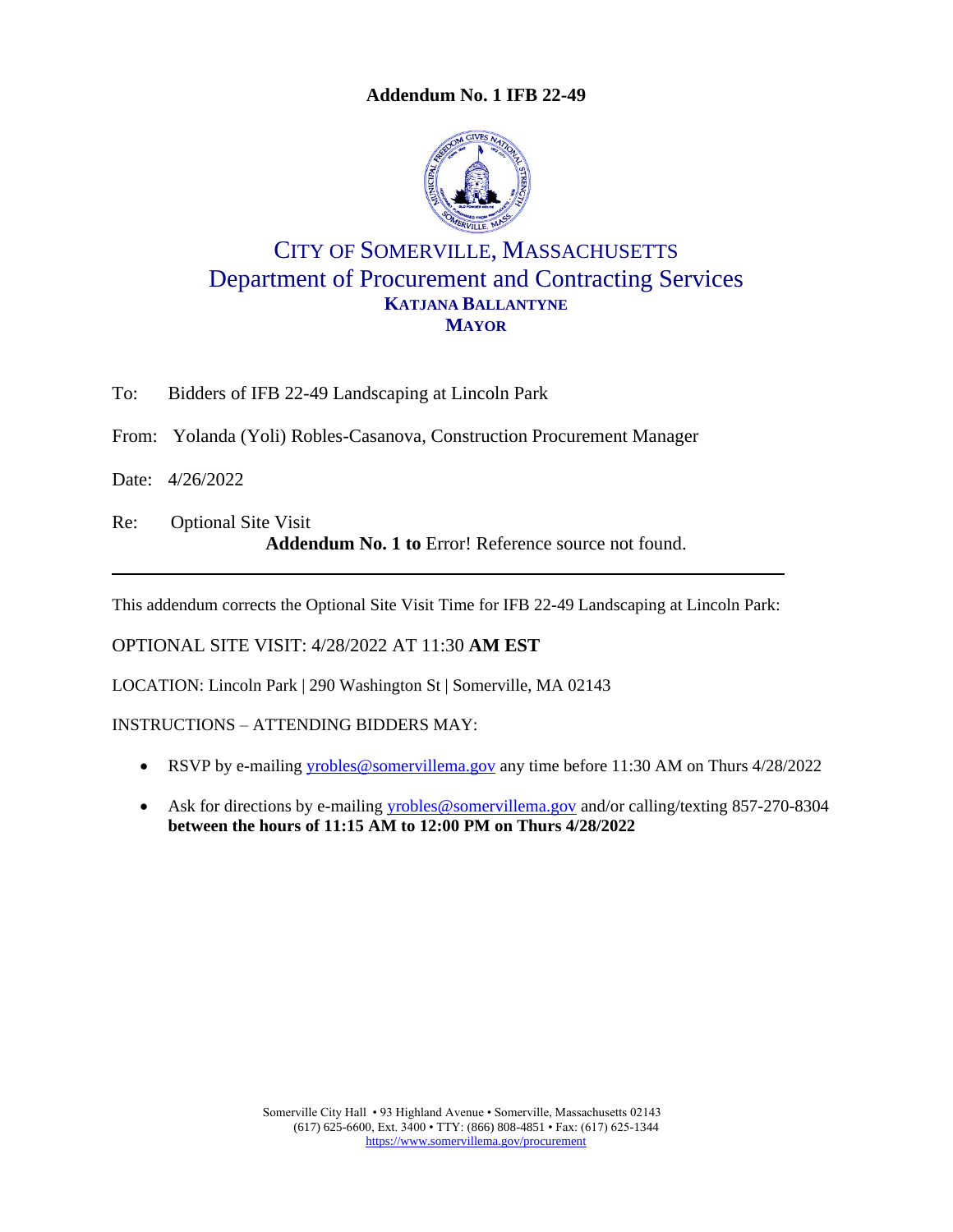**Please acknowledge receipt of this Addendum by signing below and including this form in your proposal package. Failure to do so may subject the proposer to disqualification.**

| <b>ACKNOWLEDGEMENT OF ADDENDA:</b>                          |  |  |  |
|-------------------------------------------------------------|--|--|--|
| Addendum #1 _________ #2 _________ #3_________ #4 _________ |  |  |  |